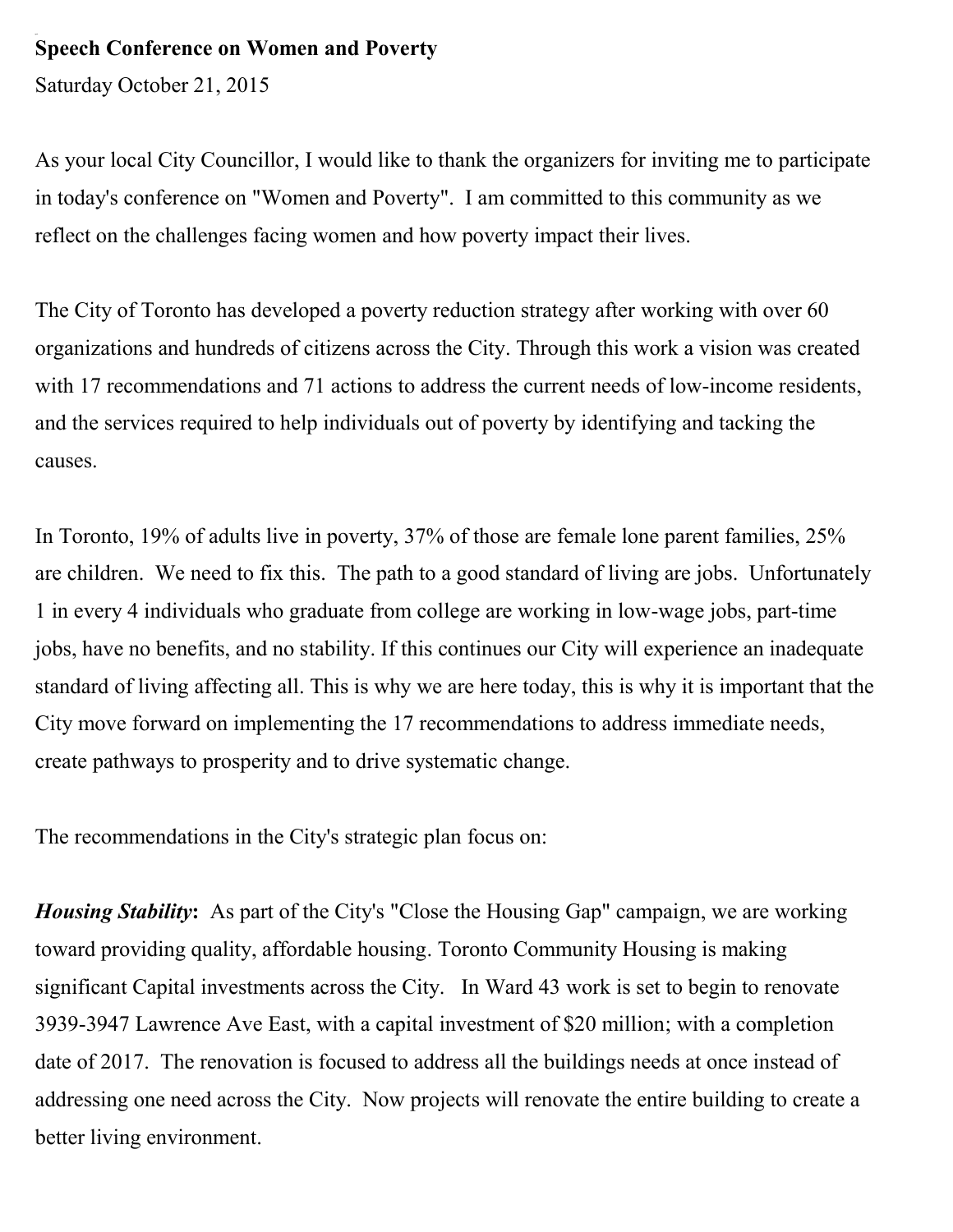*Service Access*: to help you find the services you need when you need them.

*Transit Equity:* ensuring that public transit is affordable and reliable.

*Food Access: to help you* access affordable, nutritious food across the City no matter where you live.

*Quality Jobs and Livable Wages*: The City with the Help of the Province and Federal Government needs sustainable jobs with good wages. We will have to welcome new business into our communities to ensure sustainable employment. Without quality jobs our vision cannot be reached.

*Systemic Change*: This will take all of us to accomplish. It is a new positive way of problem solving to reduce and try to end poverty. We will all need to be creative and participate to make this happen.

In 2015, City Council invested \$25.9M for 28 initiatives:

1. Free transit for children 12 and under. There are approximately 87,595 children from lowincome families in Toronto.

2. 198 new beds in our shelter system which account for 4,405 bed nights

- 3. Two women's 24-hour drop-ins
- 4. Expanded warming centres;
- 5. 27 new student nutrition programs serving 8,205 more children and youth

6. An increase of 184 child care subsidies and after-school care. 530 more children received after-school recreation care.

The city continued to address: quality jobs; social procurement; youth employment; and intergovernmental advocacy with the Province.